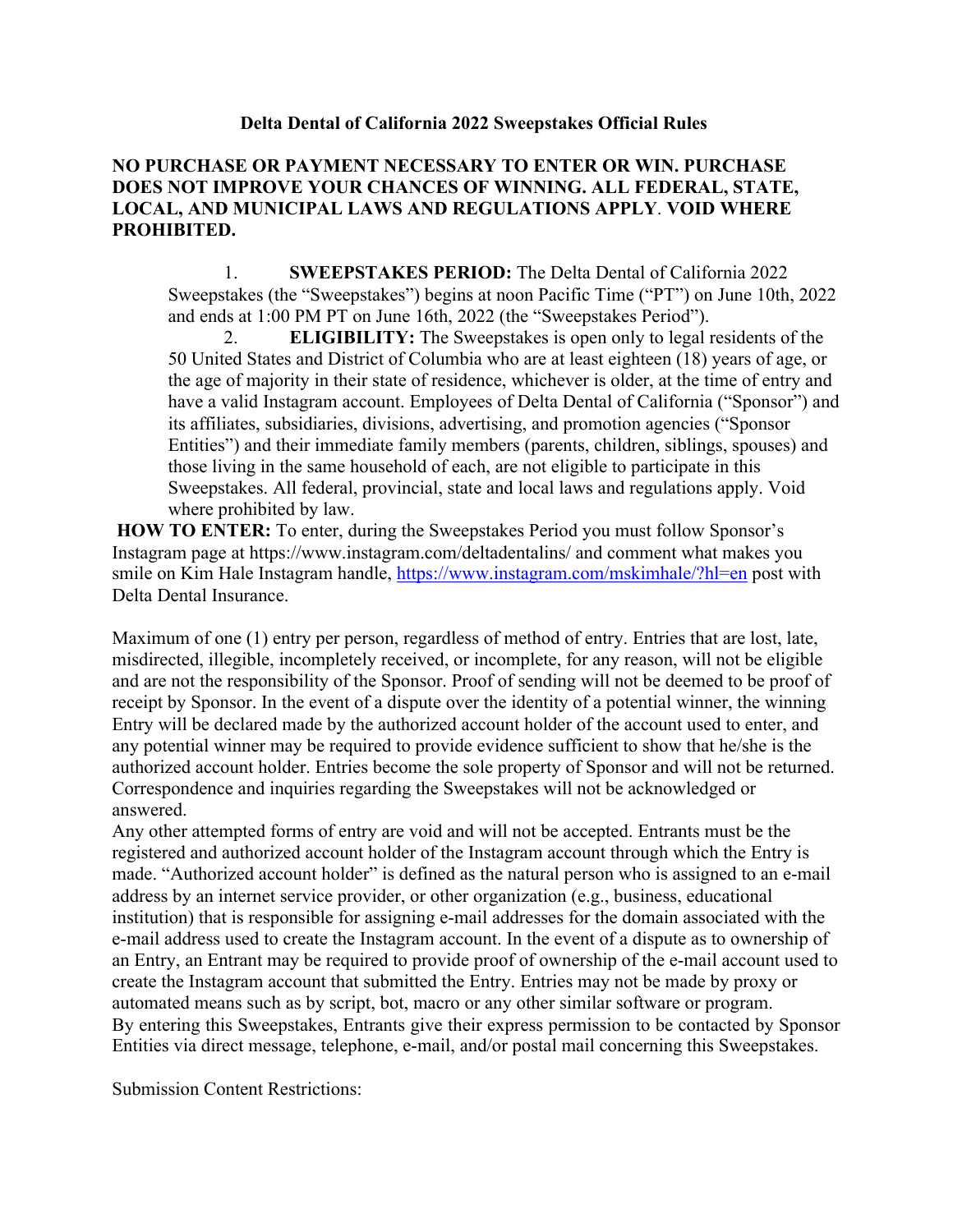- No recognizable individuals other than the entrant may appear in the Submission;
- Submissions must not contain material that violates or infringes another's rights, including but not limited to privacy, publicity, or intellectual property rights, or that constitutes infringement;
- Submissions must not contain brand names or trademarks other than those owned by Sponsor;
- Submissions must not disparage Sponsor or any other person or party affiliated with the Sweepstakes;
- Submissions must not contain material that is inappropriate, indecent, obscene, hateful, tortuous, defamatory, slanderous, derogatory, or libelous;
- Submissions must not contain material that promotes bigotry, racism, hatred, or harm against any group or individual, or promotes discrimination based on race, gender, religion, nationality, disability, sexual orientation, or age; and
- Submissions must not contain material that is unlawful, in violation of, or contrary to the laws or regulations in any state where the Submission is created.

Sponsor reserves the right in its sole discretion to disqualify any Submission that violates Content Restrictions or that otherwise does not comply with the requirements of these Official Rules, or any entrant whose public social profile, comments, or posts demonstrate conduct that could damage the reputation of or reflect unfavorably upon Sponsor.

Each entrant represents and warrants that it is the author and owner of the Submission and has all rights in the Submission, and that Sponsor's use of the Submission as contemplated in these Official Rules requires no additional permissions, including without limitation those relating to the copyright, patent, trademark/trade dress, rights of publicity or moral rights in the Submission. Posting a Submission as an Entry constitutes entrant's consent to give Sponsor Entities a royaltyfree, irrevocable, perpetual, non-exclusive, transferable license to use, reproduce, modify, publish, create derivative works from, and display such Submission in whole or in part, on a worldwide basis, and to incorporate it into other works, in any form, media, or technology now known or later developed, for promotional or marketing purposes. If requested, entrant will sign any documentation that may be required for Sponsor or its designees to make use of the nonexclusive rights entrant is granting to use the Submission. Each entrant also irrevocably waives any and all so-called moral rights they may have in the Submission. Each entrant further agrees to defend, indemnify and hold harmless Sponsor Entities from and against any claims, lawsuits, liabilities or expenses (including attorney's fees) arising out of or related to that entrant's Submission or violation by entrant of these Official Rules.

3. **WINNER SELECTION AND NOTIFICATION:** On June 16th 2022 one (1) Entry will be selected in a random drawing from among all eligible Entries received during the Sweepstakes Period to be the potential "Grand Prize Winner". The potential winner will be notified by direct message on Instagram at the account used to Enter the Sweepstakes. In order for a selected entrant to be declared the Grand Prize Winner and be eligible for the prize, the selected Entrant must: (a) have complied with, and remain in compliance with, these rules, and (b) sign and deliver to the Sponsor, within four business days after the Sponsor's request, a standard declaration and release form, which may include an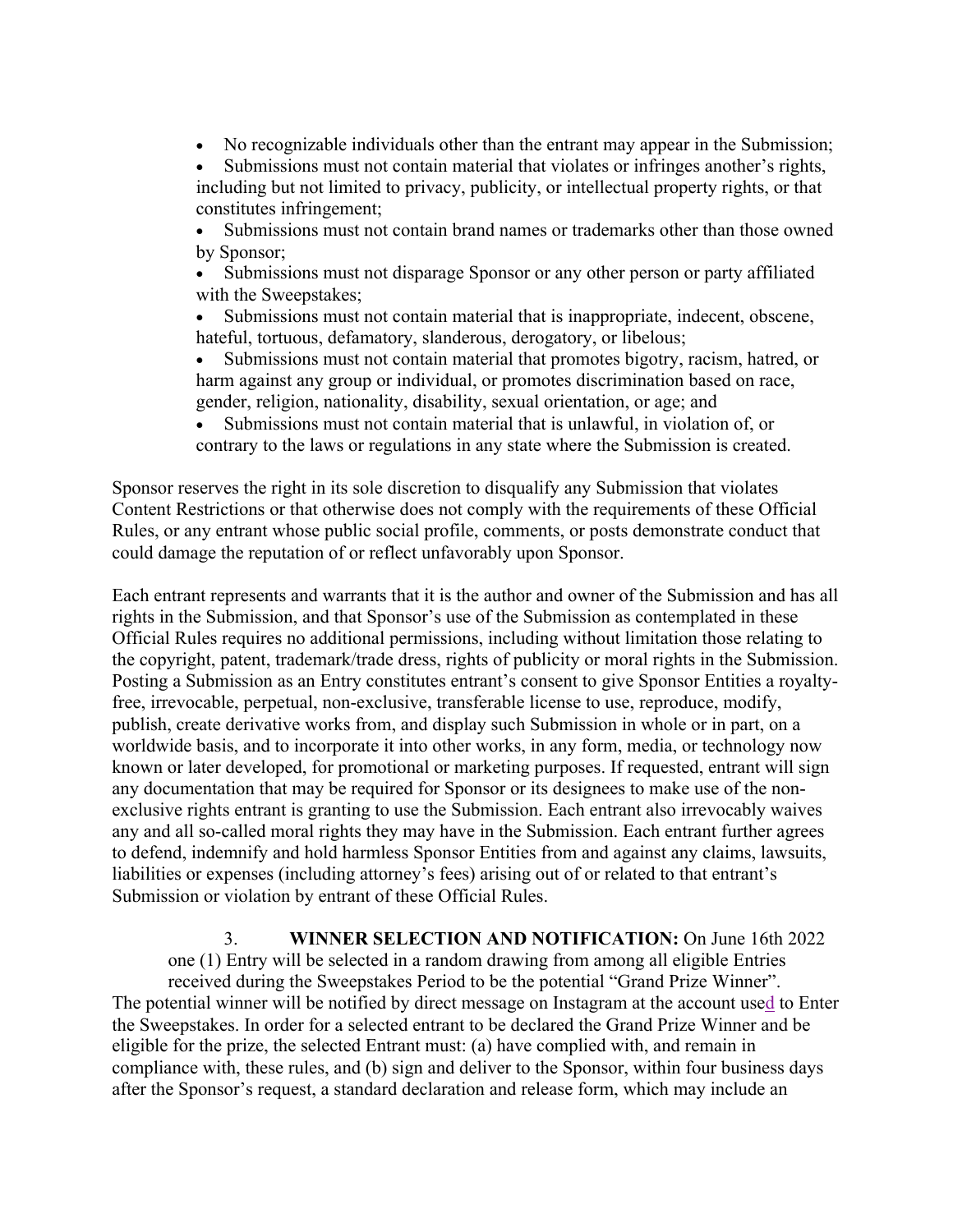affidavit of the entrant's compliance with these rules, an acceptance of the prize was awarded, and except where prohibited, a publicity release and a liability release. The potential winner may be required to provide proof of identity, residency, age and other documentation. If the potential winner fails to comply with all requirements in this paragraph, refuses the prize, is found to be ineligible, or fails to comply with the instructions contained in the prize notification or provide any requested documentation within that time period, Sponsor reserves the right to disqualify such potential winner and choose an alternate winner from among the remaining eligible entries through a random drawing. Return of any prize notification as undeliverable may result in disqualification and selection of an alternate winner.

The decisions of Sponsor are final and binding on all matters relating to this Sweepstakes. Odds of winning a prize depend on the number of eligible Entries received.

**PRIZES:** One (1) Entrant will win one (1) Apple Watch Series 7 size 45mm. Entrant is required and responsible for providing accurate mailing address to Sponsor upon request. Approximate retail value of the prize is Five Hundred United States Dollars (\$500 USD).

The Grand Prize is awarded "AS IS." Sponsor does not make or offer any warranty or guarantee, either express or implied (including, without limitation, quality, merchantability and fitness for a particular purpose) in connection with this Sweepstakes or the Grand Prize.

4. **APPLICABLE LAW AND JURISDICTION:** This Sweepstakes is void where prohibited. This Sweepstakes is subject to all applicable federal, state, and local laws and regulations. Any dispute arising out of this Sweepstakes, or the Prize shall be governed by the laws of the State of California, without regard to its choice law principles, and shall be subject to the exclusive jurisdiction of the state and federal courts in the State of California without regard to its conflicts of law's provisions. Entrants consent to the personal jurisdiction of said courts.

Except where prohibited by law, as a condition of participating in this Sweepstakes, each Entrant agrees that any and all disputes and causes of action arising out of or connected with this Sweepstakes, or prize awarded, shall be resolved individually, without resort to any form of class action. TO THE MAXIMUM EXTENT PERMITTED BY APPLICABLE LAW, EACH ENTRANT HEREBY WAIVES ALL RIGHTS TO CLAIM PUNITIVE, INCIDENTAL, AND CONSEQUENTIAL DAMAGES AND ANY OTHER DAMAGES, OTHER THAN FOR ACTUAL OUT-OF-POCKET EXPENSES, AND ANY AND ALL RIGHTS TO HAVE DAMAGES MULTIPLIED OR OTHERWISE INCREASED. SOME JURISDICTIONS DO NOT ALLOW THE LIMITATION OR EXCLUSION OF LIABILITY FOR INCIDENTAL OR CONSEQUENTIAL DAMAGES, SO THE ABOVE MAY NOT APPLY TO YOU.

5. **WAIVERS AND RELEASES:** By entering, Entrants agree: (a) to be bound by these Official Rules and the decisions of Sponsor, which are final and binding; (b) to waive any right to claim ambiguity in the Sweepstakes or these Official Rules; (c) that they may be contacted by direct message, in person, by phone, mail, or by e-mail, with respect to the Sweepstakes; (d) that Sponsor, its parent companies, affiliates, subsidiaries, divisions, and advertising and promotion agencies, and their respective officers, directors, shareholders, and employees (collectively "Releasees") are not responsible for lost, damaged, or misplaced entries, incorrect or inaccurate transcription of entry information, or for any human or other error, technical malfunction, lost/delayed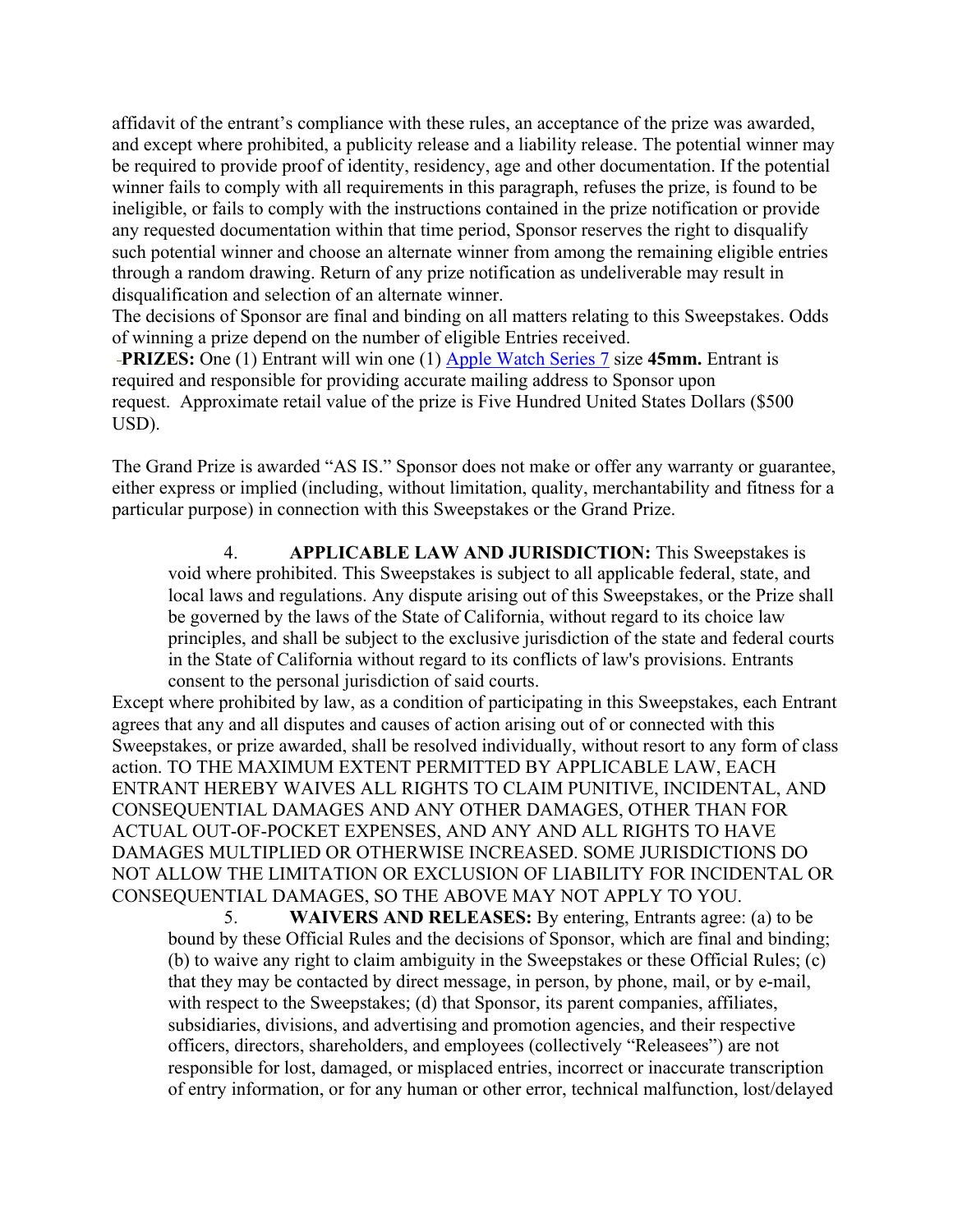data transmission, omission, interruption, deletion, defect, line failures of any telephone network, computer equipment, software, inability to access any online service or web site, or any other error or malfunction, or any injury or damage to Entrant's or any other person's computer related to or resulting from participation in this Sweepstakes, or for any injury to person or property; and (e) that the Releasees will not be liable for losses or injuries of any kind resulting from acceptance/possession/use and/or misuse of the Prize, travel to and from any prize-related activity, participation in the Sweepstakes, or printing, mailing or distribution errors. Winner further acknowledges that Sponsor does not make any warranties, express or implied, relating to the Prize itself and that Sponsor expressly disclaims the implied warranties or merchantability and fitness for a particular use.

6. **PUBLICITY:** Except where prohibited by law, entry into the Sweepstakes constitutes permission for the Releasees to use that Entrant's name, address (city and state), picture, biographical information, statements, voice and likeness in any advertising and publicity Sponsor may conduct relating to the Sweepstakes in any media or format, whether now known or hereafter developed, including but not limited to the World Wide Web, at any time or times in perpetuity, without further compensation or notice, except where prohibited by law.

7. **RIGHT TO VOID/TERMINATE/MODIFY:** If for any reason the Sweepstakes is not capable of being executed as planned due to pandemic, measures of any governmental authority, tampering, unauthorized intervention, fraud, technical failures or any other causes beyond the control of Sponsor that corrupt or affect the administration, security, fairness, integrity or proper conduct of this Sweepstakes, Sponsor reserves the right, at its sole discretion, to disqualify any suspect entry and/or to cancel, terminate, modify or suspend the Sweepstakes, and/or award the Prizes from among all eligible, non-suspect entries received as of the date of the termination, as Sponsor determines in its sole discretion. Entries not complying with these Official Rules are subject to disqualification.

8. **PERSONAL INFORMATION:** Entrants agree that their personal data, including name, e-mail address, account user handles, phone number, and physical address, may be processed, stored and otherwise used for the purposes and within the context of this Sweepstakes and for any of the purposes set forth in Sponsor's Privacy Policy at https://www1.deltadentalins.com/about/legal.html. By participating in this Sweepstakes, Entrants are agreeing to Sponsor's Privacy Policy. Without limiting the foregoing, such data may also be used by Sponsor in order to contact the Winner, check an Entrant's identity and contact information, or to otherwise verify an Entrant's eligibility to participate in the Sweepstakes or to receive the prize.

9. **SEVERABILITY:** If any provision(s) of these Official Rules are held to be invalid or unenforceable, all remaining provisions hereof will remain in full force and effect.

10. **TRADEMARKS:** Trademarks referenced herein are owned by their respective companies and do not imply or suggest that such companies endorse or support this Sweepstakes.

11. **INSTAGRAM RELEASE AND DISCLAIMER.** Each entrant acknowledges and agrees that this Sweepstakes is in no way sponsored, endorsed or administered by, or associated with Instagram. By entering the Sweepstakes each entrant hereby releases and agrees to hold harmless Instagram completely from any liability in